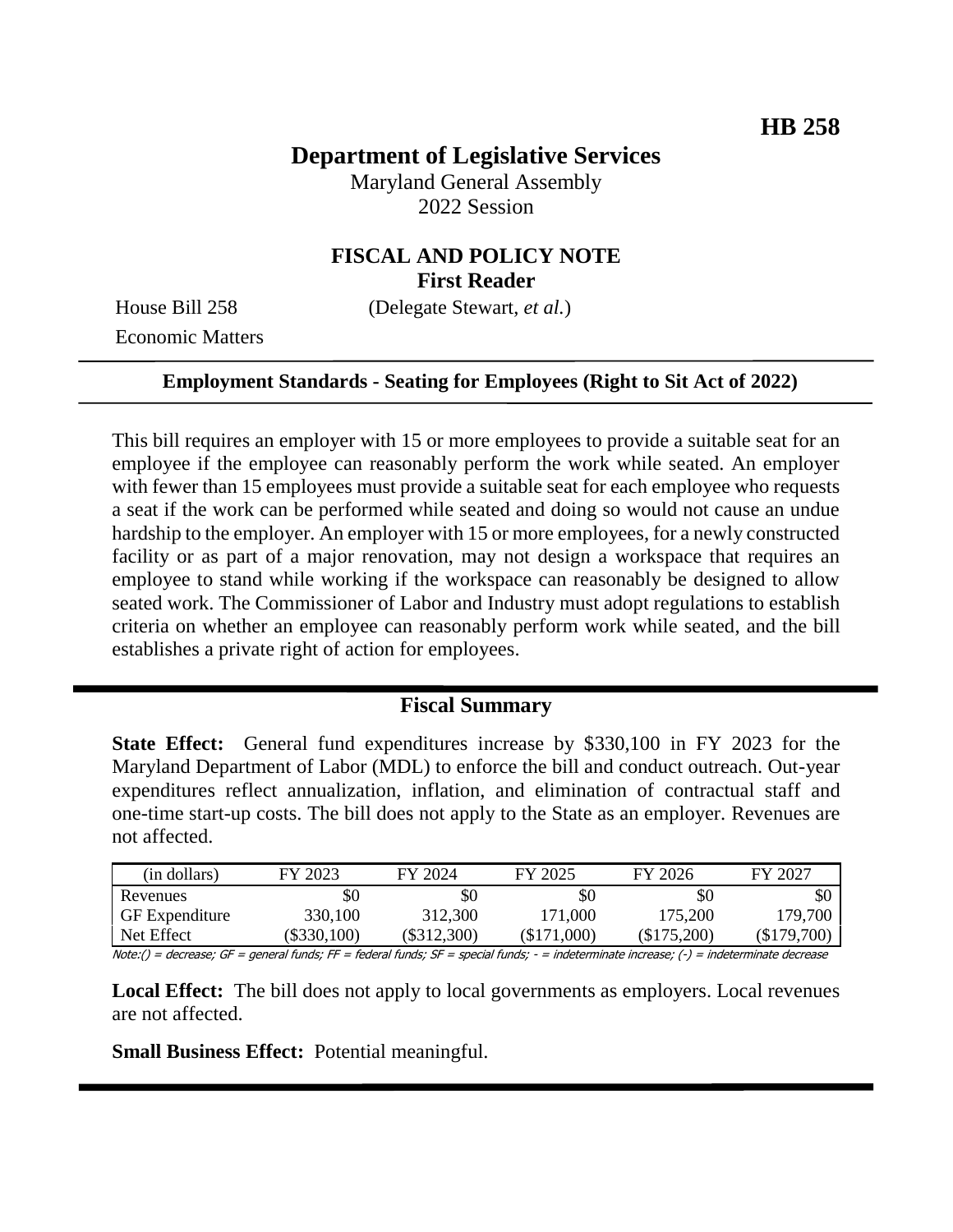## **Analysis**

**Bill Summary:** If an employer does not provide an employee with seating as required under the bill, an employee may bring an action against the employer to recover damages of up to \$100 per pay period for an initial violation and up to \$200 per pay period for a subsequent violation. If a court determines that the employee is entitled to recovery, the court must award those damages. On written request of an employee who is entitled to bring an action, the Commissioner of Labor and Industry may take an assignment of the claim in trust for the employee, ask the Attorney General to bring an action on behalf of the employee, and consolidate claims against an employer.

**Current Law:** Title I of the Americans with Disabilities Act of 1990 (ADA) prohibits private employers, state and local governments, employment agencies, and labor unions from discriminating against qualified individuals with disabilities in job application procedures, hiring, firing, advancement, compensation, job training, and other terms, conditions, and privileges of employment. The ADA covers employers with 15 or more employees, including state and local governments.

The ADA requires an employer to provide reasonable accommodation to qualified individuals with disabilities who are employees or applicants for employment, except when such accommodation would cause an undue hardship.

#### *Maryland Occupational Safety and Health*

The Division of Labor and Industry within MDL administers the Maryland Occupational Safety and Health (MOSH) program. The requirements of the MOSH program are codified by the MOSH Act. In general, these requirements parallel the safety standards established by the federal Occupational Safety and Health Administration (OSHA) within the U.S. Department of Labor. OSHA specifies that states may elect to assume the responsibility for development and management of a state occupational safety and health program as long as the standards under the state program are "at least as effective as" OSHA standards. OSHA does not have a specific standard that requires private-sector employers to provide a suitable seat for an employee.

Employers must provide each employee with employment and a place of employment that is safe and healthful and free from each recognized hazard that is causing or likely to cause death or serious physical harm to the employee.

Employers must keep their employees informed of their protections and duties under the MOSH program by posting notice where notices to employees normally are posted or using other appropriate means. The commissioner may require an employer to keep records of work-related deaths, illness, and injury (other than minor injuries). An employer must

HB 258/ Page 2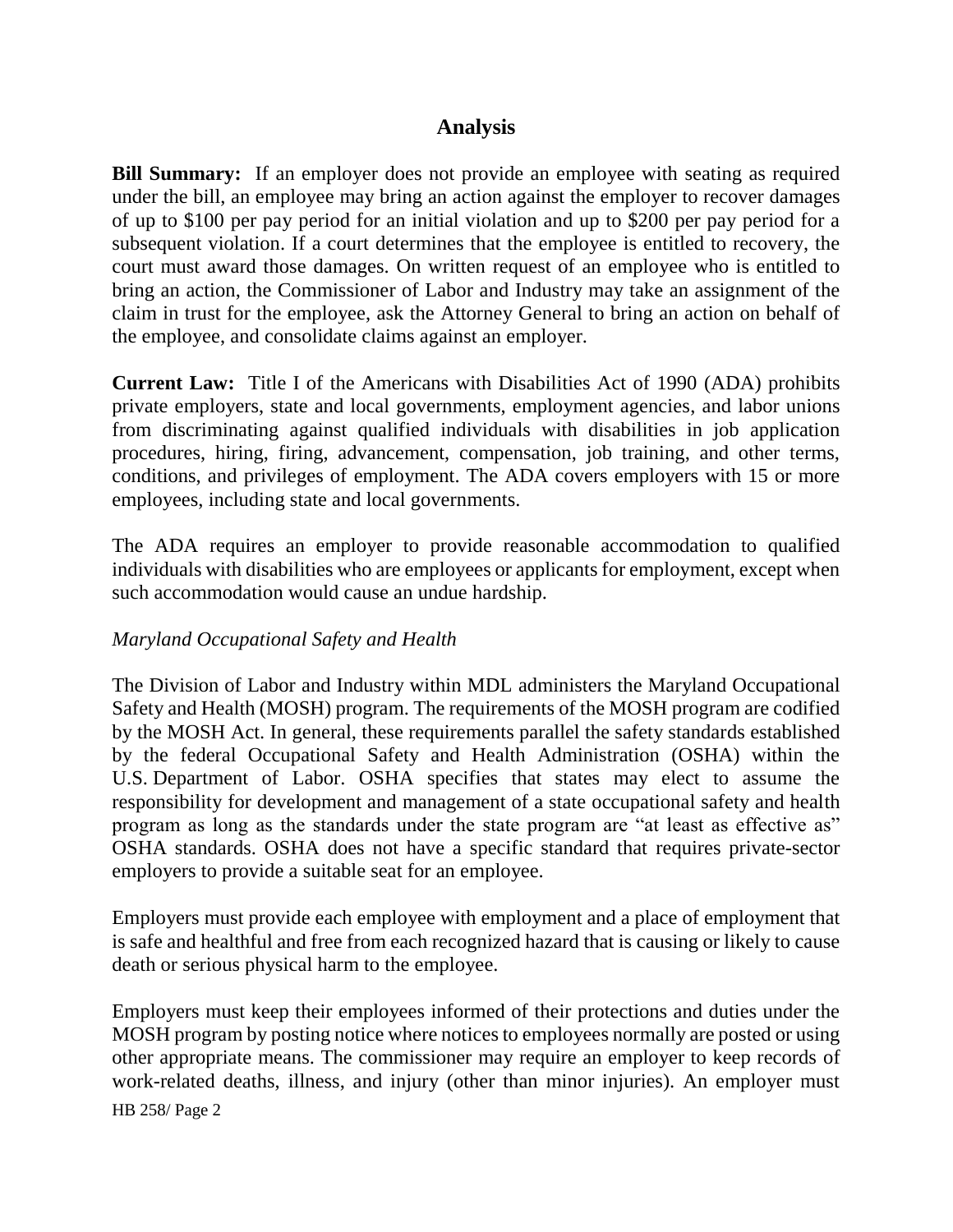report to the commissioner an employment accident within eight hours after it occurs if the accident results in an employee's death or the hospitalization of at least three employees. An employer or other person may not discharge or discriminate against an employee because the employee filed a complaint, brings an action or causes an action to be brought, testifies, or exercises a right relating to the MOSH program, or the employee filed a complaint or exercises a right relating to essential worker rights. An employee who believes that an employer or other person has retaliated against the employee may submit a complaint to the commissioner, and the commissioner may investigate it.

**State Expenditures:** The bill creates additional responsibilities for the Division of Labor and Industry within MDL. MDL must adopt regulations to establish criteria for determining whether the nature of an employee's work reasonably allows the employee to perform the work while seated. Additionally, MDL may conduct investigations and take an assignment of claim in trust for an employee upon request. Although the bill gives the commissioner discretion to conduct investigations, this analysis assumes that the commissioner conducts authorized investigations on his or her authority and in response to employee complaints. MDL cannot absorb the additional workload within existing resources and requires additional staffing to develop regulations, respond to inquiries, investigate complaints, and ready cases for legal action prompted by the bill.

MDL anticipates receiving more than 800 complaints initially and, therefore, anticipates needing one wage and hour investigator and three contractual wage and hour investigators to respond to and manage the additional workload. Additionally, an assistant Attorney General is needed to promulgate regulations and handle legal proceedings. Over time, it is anticipated that employer familiarity and compliance with the bill's provisions increase, thereby reducing the need for the contractual employees by fiscal 2025 and allowing MDL to respond to inquiries and enforce the bill with the two full-time permanent positions.

Accordingly, general fund expenditures increase by \$330,101 in fiscal 2023, which accounts for the bill's October 1, 2022 effective date. This estimate reflects the cost of hiring one regular and three contractual wage and hour investigators to investigate and process complaints, and one assistant Attorney General to develop the regulations and handle legal proceedings. It includes salaries, fringe benefits, one-time start-up costs (including reprogramming of MDL's Employment Standards tracking system), and ongoing operating expenses (including travel and cell phones for the new investigators).

| <b>Regular Positions</b>                      |           |
|-----------------------------------------------|-----------|
| <b>Contractual Positions</b>                  |           |
| <b>Regular Salaries and Fringe Benefits</b>   | \$115,682 |
| <b>Contractual Salary and Fringe Benefits</b> | 90.149    |
| <b>Operating Expenses</b>                     | 124,270   |
| <b>Total FY 2023 State Expenditures</b>       | \$330,101 |